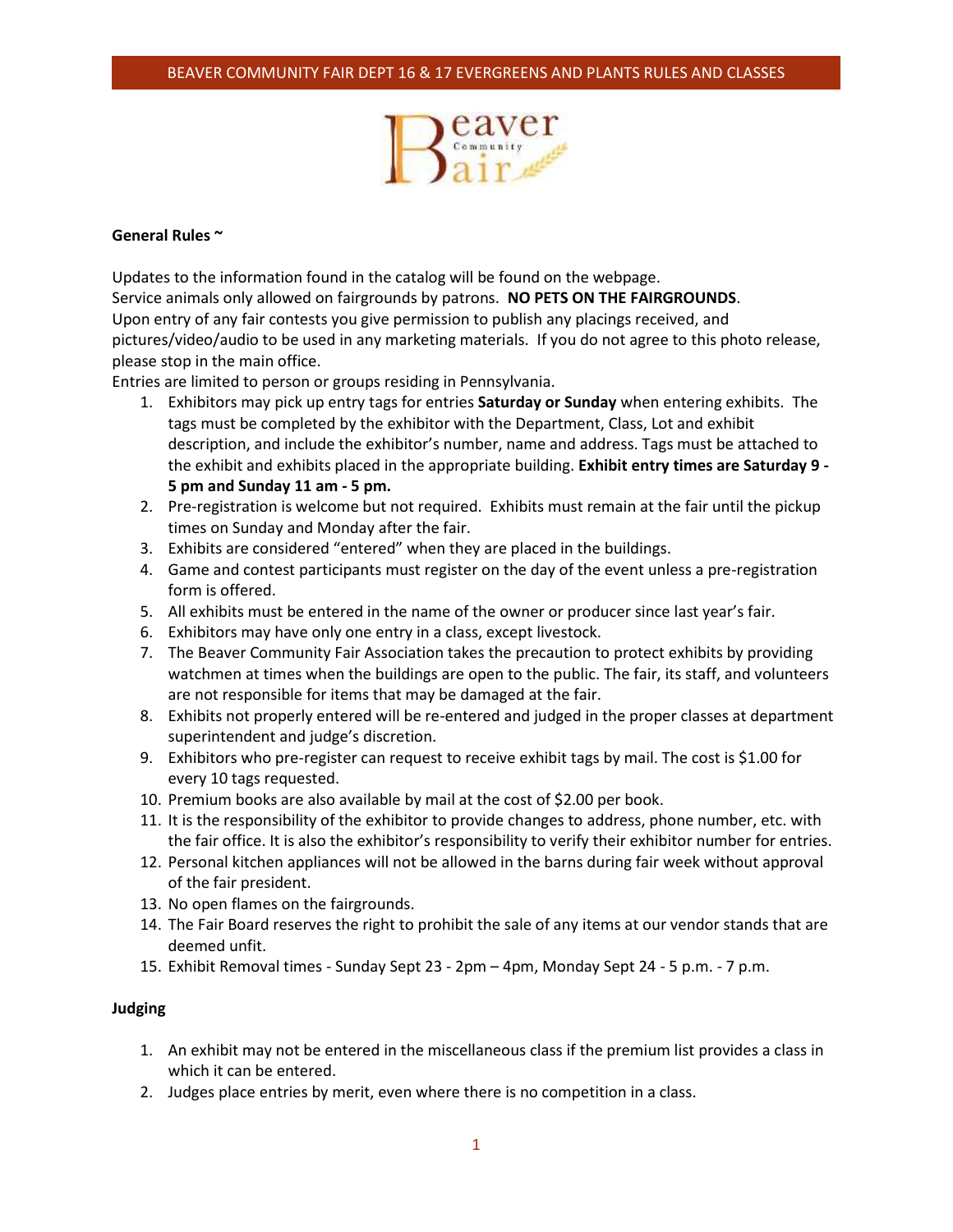- 3. The opinion of the judges shall be final, except in such cases where it is afterwards discovered that the entry is not according to the governing rules and regulations. In this case the management shall have the final word.
- 4. The names of all exhibitors shall be concealed until the judging is finished.
- 5. Only exhibits listed in the premium list will be judged.
- 6. Exhibits entered with more or less specimens than required will be disqualified. Exhibitors must check for the number of specimens needed when entries are made.
- 7. Judges have the right to award an exhibit with a Best of Show Ribbon. Not all categories may receive this award.

## **Premiums**

- 1. No premiums are guaranteed in classes with less than three (3) entries.
- 2. The judges' book is the final say of placing. No premiums will be altered due to a sticker placing.
- 3. All premium checks will be mailed and must be cashed within 90 days of the date issued.

#### **Evergreen Trees - Department 16 Dave and Carol Voss**

- 1. Refer also to General Rules.
- 2. Trees to be exhibited shall be five (5) to seven (7) feet in height measuring from the bottom of the handle to the top of the tip.
- 3. No trees may be exhibited that have been sprayed with or have artificial color or other chemicals added in any manner.
- 4. Trees may not be exhibited with limbs or foliage added that did not grow naturally in place. Trees may be naturally grown or sheared and shaped by the exhibitor.
- 5. No holders should accompany trees. All trees will be supported in like manner.

# **Premiums \$15 12 10 8 6 Lot# Description**

 Austrian Pine Balsam Fir Concolor Fir Douglas Fir 5405 Red Pine Scotch Pine Blue Spruce Norway Spruce White Spruce White Pine 5411 Other **Floral Exhibits - Department 17 Superintendent: Chuck Kessler - Committee: Trish Brill, Melody Folk**

1. Refer also to [General Rules.](https://www.beaverfair.org/exhibitors)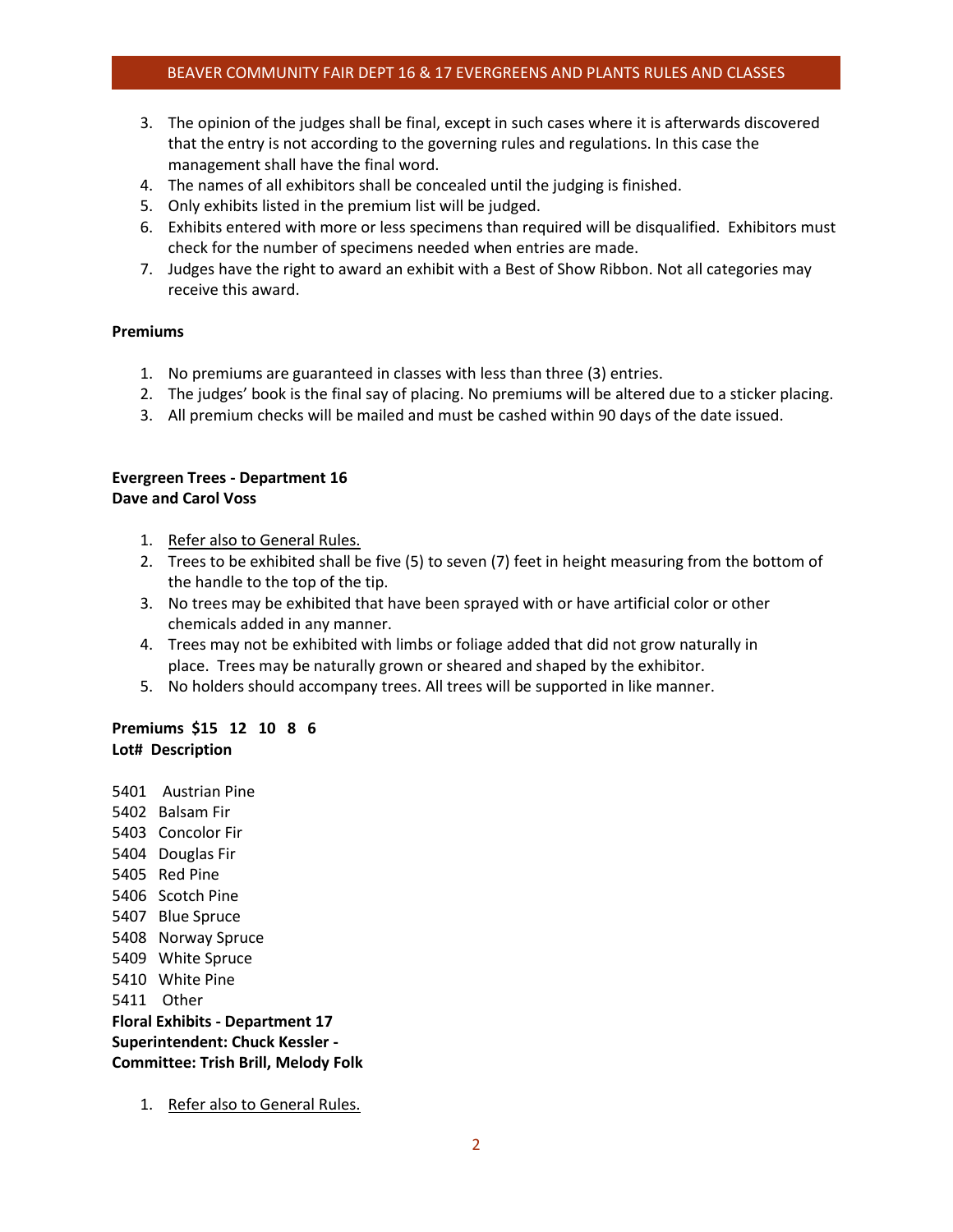- 2. The management will not undertake to return exhibits or be responsible for the return of exhibits.
- 3. Baskets or containers must be supplied by exhibitor and will be given every possible care, but the management assumes no responsibility for their safety.
- 4. All entries must be grown by the exhibitor except in arrangement classes.
- 5. The judges may recommend a special award for any meritorious exhibit not provided for in schedule.
- 6. Exhibits must conform to the number of blooms, spikes, or stems specified in each class.
- 7. No plants too heavy or too tall to handle will be accepted.

## **Department 17**

## **Class 1 - Flowering Plants**

This class includes all plants that would qualify as a houseplant. Only one species per pot is permitted. Pots may not exceed 14" in width. Plants must be growing in said container two (2) months prior to the fair.

## **Premiums \$3 2 2 1 1**

## **Lot# Description**

- 5501 Blue African Violets, single
- 5502 Pink African Violets, single
- 5503 White African Violets, single
- 5504 Any color/bicolor African violets, single
- 5505 Blue African Violets, double
- 5506 Pink African Violets, double
- 5507 White African Violets, double
- 5508 Any color/bicolor African Violets, double
- 5509 Fibrous root wax begonia, single
- 5510 Fibrous root wax begonia, double
- 5511 Fibrous root wax begonia, other
- 5512 Tuber root begonia, single any color
- 5513 Tuber root begonia, double any color
- 5514 Tuber root begonia, hanging basket var. any color
- 5514 Geranium, pelargonium
- 5516 Any Flowering hanging basket
- 5515 Flowering Ivy geranium
- 5518 Combination pot annuals
- 5519 Other meritorious flowering plants not above

#### **Department 17**

#### **Class 2 - Foliage Plants**

Only one (1) species per pot, except in collection classes. Pots may not exceed 14" in width. Plants must be growing in said container for two (2) months prior to the fair.

# **Premiums \$3 2 2 1 1 Lot# Description**

- 5520 Fibrous rooted begonia, large leaf
- 5521 Fibrous rooted begonia, small leaf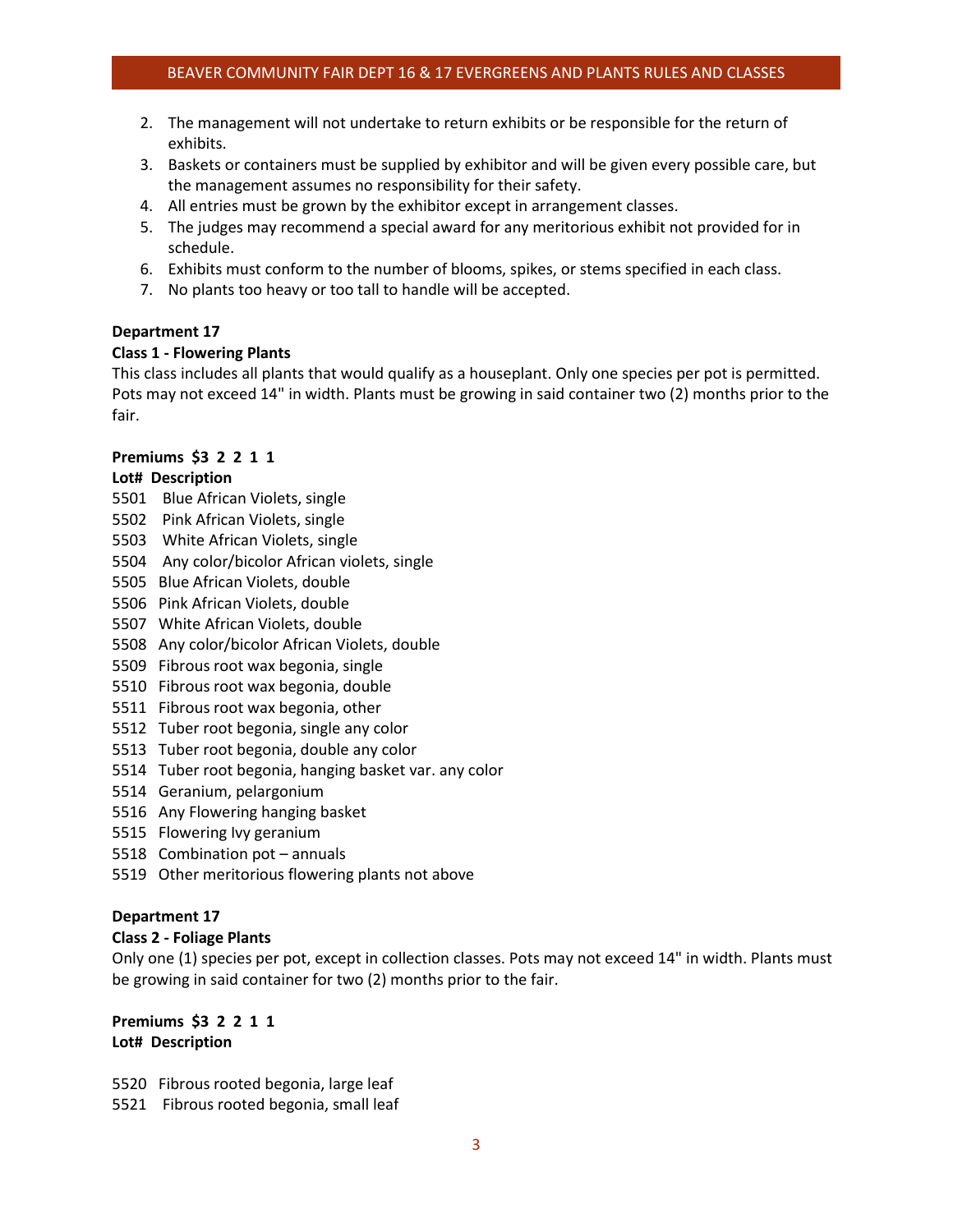#### BEAVER COMMUNITY FAIR DEPT 16 & 17 EVERGREENS AND PLANTS RULES AND CLASSES

#### 5522 Single specimen cactus

**Premiums \$5 4 3 2 1 Lot# Description**

5523 Five (5) or more cactus and/or succulents

**Premiums \$3 2 2 1 1 Lot# Description**

 Cactus &/or succulents garden Any leaf color coleus Any variety of ferns Most unusual plant Potted ivy

**Premiums \$5 4 3 2 1 Lot# Description**

5529 Dish Garden of 3 or more foliage plants, in a low container

## **Premiums \$3 2 2 1 1 Lot# Description**

5530 Jade

- 5531 Sanservia Snake Plant
- 5532 Sansevieria Bird's Nest
- 5333 Calico Plant
- 5534 Philodendron
- 5535 Terrariums
- 5536 Any other meritorious house plant
- 5537 Hanging foliage plants
- 5538 Prayer Plant
- 5539 Peperomia
- 5540 Purple Passion
- 5541 Babies Tears
- 5542 Dieffenbachia (Dumb Cane)
- 5543 Other succulent Plants, not above

## **Department 17**

#### **Class 3 - Specimen Flowers –Annual**

- 1. Exhibits in this section must be cut flowers grown by the exhibitor and must conform to the number of blooms, spikes or stems specified in each class.
- 2. Uniformity of height, color or size is an important factor in evaluating entries.
- 3. Flowers in each entry must be of one color and variety unless otherwise stated.
- 4. Cut flowers cannot be exhibited in paper, plastic, or foam containers.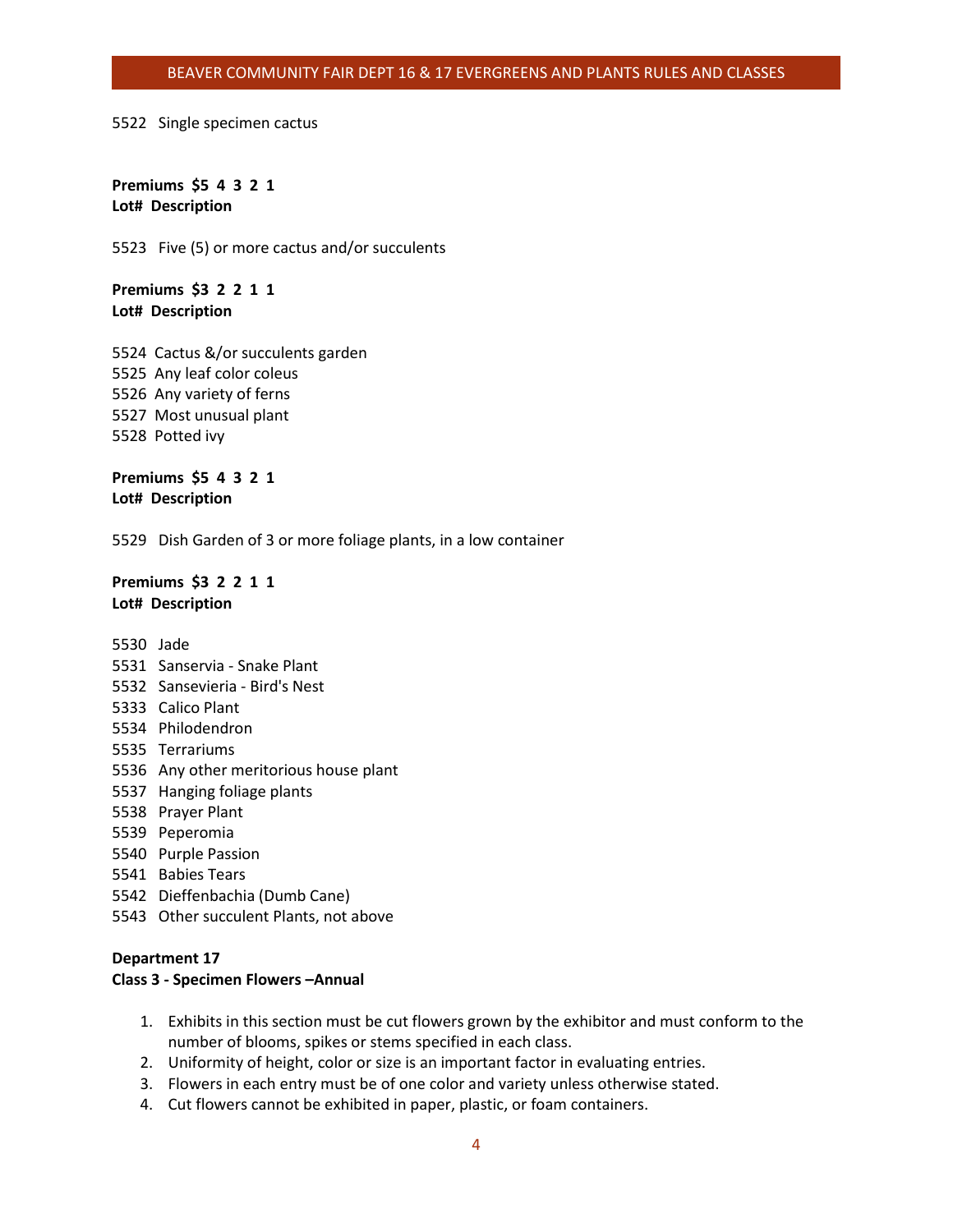#### BEAVER COMMUNITY FAIR DEPT 16 & 17 EVERGREENS AND PLANTS RULES AND CLASSES

#### **Premiums \$3 2 2 1 1 Lot# Description**

 Ageratum, 3 stems Asters, 3 blooms Belts of Ireland, 3 stems Calendula, 3 blooms Celosia, Crested, 1 stem Celosia, Plumed, 3 stems Cosmos, 3 blooms Dahlias, Cactus, 1 bloom Dahlia, Bicolor Cactus Dahlia, Decorative, Large, > 4", 1 bloom Dahlia, Decorative, small, < 4", 1 bloom Dahlia, Decorative, bicolor, 1 bloom Dahlia, Pom Pom 3 blooms Dahlia, Single 3 blooms Gladiolus, 1 spike large flowering Gladiolus, 1 spike small flowering Marigolds, 3 blooms, African, Lemon, large Marigolds, 3 blooms, African, Orange, large Marigolds, 3 blooms, French, Single Marigolds, 3 blooms, French, Dbl Sml, bicolor Marigolds, 3 blooms, French, Dbl Sml, orange Marigolds, 3 blooms, French Dbl Sml, yellow Nasturtiums, 3 blooms Pansies, 3 blooms Petunias, 3 blooms, single Petunias, 3 blooms, double Rudbeckia (Gloriosa Daisy), 3 blooms Snapdragons, 3 spikes Strawflowers, 3 blooms Zinnia, giant > 3", 3 blooms Zinnia, under 3", 3 blooms Zinnia, pom poms, 3 blooms Zinnia, twisted or curled, 3 blooms Zinnia, novelty, 3 blooms Salvia, any color, 3 stems Any variety not listed above, 3 blooms Best of my garden, (5) blooms, of a different variety, in one container Gomphrena, 3 stems Mini Sunflower

**Department 17 Class 4 - Specimen Flowers - Perennials Premiums \$3 2 2 1 1 Lot# Description**